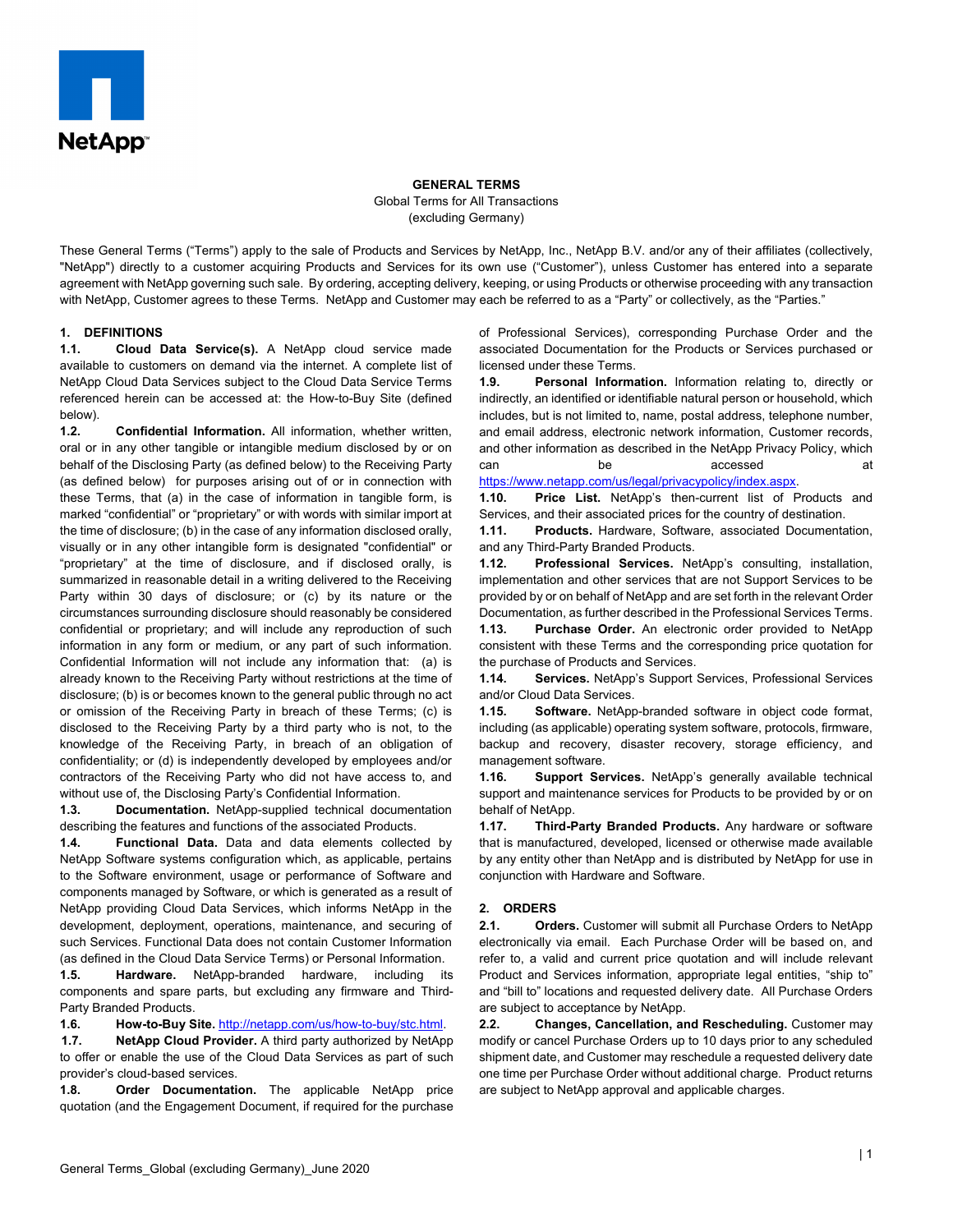# **3. DELIVERY AND ACCEPTANCE**

**3.1. Hardware Delivery.** Delivery of Hardware, Software preinstalled on Hardware and applicable Third-Party Branded Products occurs according to the applicable trade term specified on the NetApp price quotation or as agreed to by NetApp on a case by case basis.

**3.2. Software Delivery.** Delivery of Software that is not preinstalled on Hardware and applicable Third-Party Branded Products occurs when NetApp makes the enabling key available electronically via email or otherwise to Customer or, if an enabling key is not required, when NetApp makes such Software or Third-Party Branded Product available for download or use electronically via email or otherwise by **Customer** 

**3.3. Risk of Loss.** Risk of loss or damage to the Products and title to any Hardware in the Products will pass to Customer upon delivery.

**3.4. Acceptance**. Acceptance of Products by Customer will occur upon delivery, and acceptance of Services by Customer will occur when such Services are rendered, unless otherwise agreed in an Engagement Document.

# **4. PRICING AND PAYMENTS**

**4.1. Pricing.** NetApp may, in its sole discretion, change the prices set forth on its Price List and may add or remove Products and Services from its Price List at any time. A Purchase Order received after the effective date of a price change, but pursuant to a valid and current NetApp quotation, will be invoiced at the price stated on the NetApp quotation.

**4.2. Invoicing.** NetApp will be entitled to invoice shipments, including partial shipments, on delivery in accordance with the applicable trade term specified.

**4.3. Payment Terms.** Customer will make full payment in the currency specified in the invoice, without set-off and in immediately available funds, no later than 30 days from the date of NetApp's invoice. Fees are non-refundable and payment obligations are non-cancelable, except as provided in these Terms or where prohibited by law.

**4.4. Remedies for Non-payment.** Customer payment of an amount less than the invoice amount will not be deemed as acceptance of payment in full, nor will any endorsement or statement on any check or letter accompanying any payment or check be deemed an accord and satisfaction. NetApp may accept such payment without prejudice to NetApp's right to recover the balance of any amount due or pursue any other remedy provided for in these Terms or by law or in equity. NetApp has the right to apply any payment received from Customer to any account of Customer which is due and/or delinquent. If Customer fails to make timely payment, in addition to all other available remedies, NetApp will have the right to decline to make further deliveries of Product and provision of Services to Customer.

**4.5. Taxes and Duties.** Customer is solely responsible for the payment of taxes (except taxes based on NetApp's net income), fees, duties and charges, and all related penalties and interest, that arise from its utilization or NetApp's provision of the Products and/or Services. If such taxes are incurred, including any withholding taxes, the sum payable by Customer (in respect of which such deduction or withholding is required to be made) will be increased to the extent necessary to ensure that NetApp receives payment in full of an amount equal to the invoiced amount. If Customer is tax-exempt, then Customer will provide NetApp with tax exemption certificates or other documentation acceptable to the taxing authorities not later than 30 days from the date Customer places a Purchase Order with NetApp. If Customer does not provide such documentation to NetApp, NetApp reserves the right to include such taxes in the invoice. In addition to the stated prices, Customer will be liable for all applicable duties, license fees and taxes

for Products shipped across international borders in accordance with the applicable trade term specified or as otherwise may apply.

#### **5. SOFTWARE LICENSE**

**5.1. License Grant.** Subject to these Terms and any limitations or restrictions set forth in the corresponding Order Documentation, NetApp grants to Customer a personal, non-exclusive, non-transferable, worldwide, limited, and revocable license, without the right to sublicense, to (a) install and use the Software for Customer's internal business purposes, and (b) use the Documentation in support of Customer's use of the Software. The Software associated with Customer's license is either bundled with a specific storage controller identified by a unique serial number ("Controller-based"), or is independent of a storage controller ("Standalone"), and is one or more of the following license types: (a) "Life-of-controller": Controller-based licenses granted for the period of time during which Customer's controller is operable; (b) "Perpetual": Standalone licenses granted in perpetuity; (c) "Term": Controller-based licenses or Standalone licenses granted for a fixed period; or (d) "Capacity": Controller-based licenses or Standalone licenses granted for a specified amount of storage capacity or usage, which may be measured as "raw" or "provisioned" storage capacity, number of hosts or other measure of usage as specified in the Documentation. Certain license types may require the enablement and use of NetApp's remote support diagnostic systems. Each storage controller deployed in a cluster or a high-availability pair or group must have the same Controller-based licenses as the other storage controllers in that cluster, high-availability pair, or group. Subject to NetApp's prior written agreement, and in the context of non-disruptive operations within a cluster, Customer may deploy storage controllers with different Controller-based licenses and failover from one storage controller to another for the time required to remedy a failure, provided that all storage controllers in the cluster have the same level of Support Services in effect at all times.

**5.2. License Restrictions.** Customer will not, nor will Customer allow any third party to: (a) use the Software in breach or excess of any limitations (e.g., the types, quantities, user limits, time limits, capacity limits) and other usage attributes related to the associated Software licenses or other limitations prescribed by NetApp in these Terms or the associated Order Documentation; (b) reverse-engineer, decompile or disassemble the Software or otherwise reduce it to human-readable form except to the extent required for interoperability purposes under applicable law or as expressly permitted in open-source licenses; (c) remove or conceal any Product identification, proprietary, intellectual property, or other notices in the Software and Documentation; (d) use the Software and Documentation to perform services for third parties in a service bureau, managed services, commercial hosting services, or similar environment unless (i) the Software has been obtained from a NetApp Cloud Provider, (ii) is used in conjunction with a NetApp Cloud Provider service, or (iii) otherwise agreed to in writing by NetApp; (e) assign or otherwise transfer, in whole or in part, the Software or Documentation licenses to another party or Controller-based licenses to a different storage controller, unless otherwise agreed to in writing by NetApp; (f) install Controller-based licenses on, or use them with, thirdparty hardware or any second-hand or grey market hardware that Customer has not purchased from NetApp or a NetApp authorized reseller; (g) modify, adapt, or create a derivative work of the Software or Documentation; or (h) publish or provide any Software benchmark or comparison test results.

**5.3. Third-Party Licenses.** Customer represents and warrants that it has obtained and/or will obtain, all applicable third-party licenses necessary to operate any third-party software required in connection with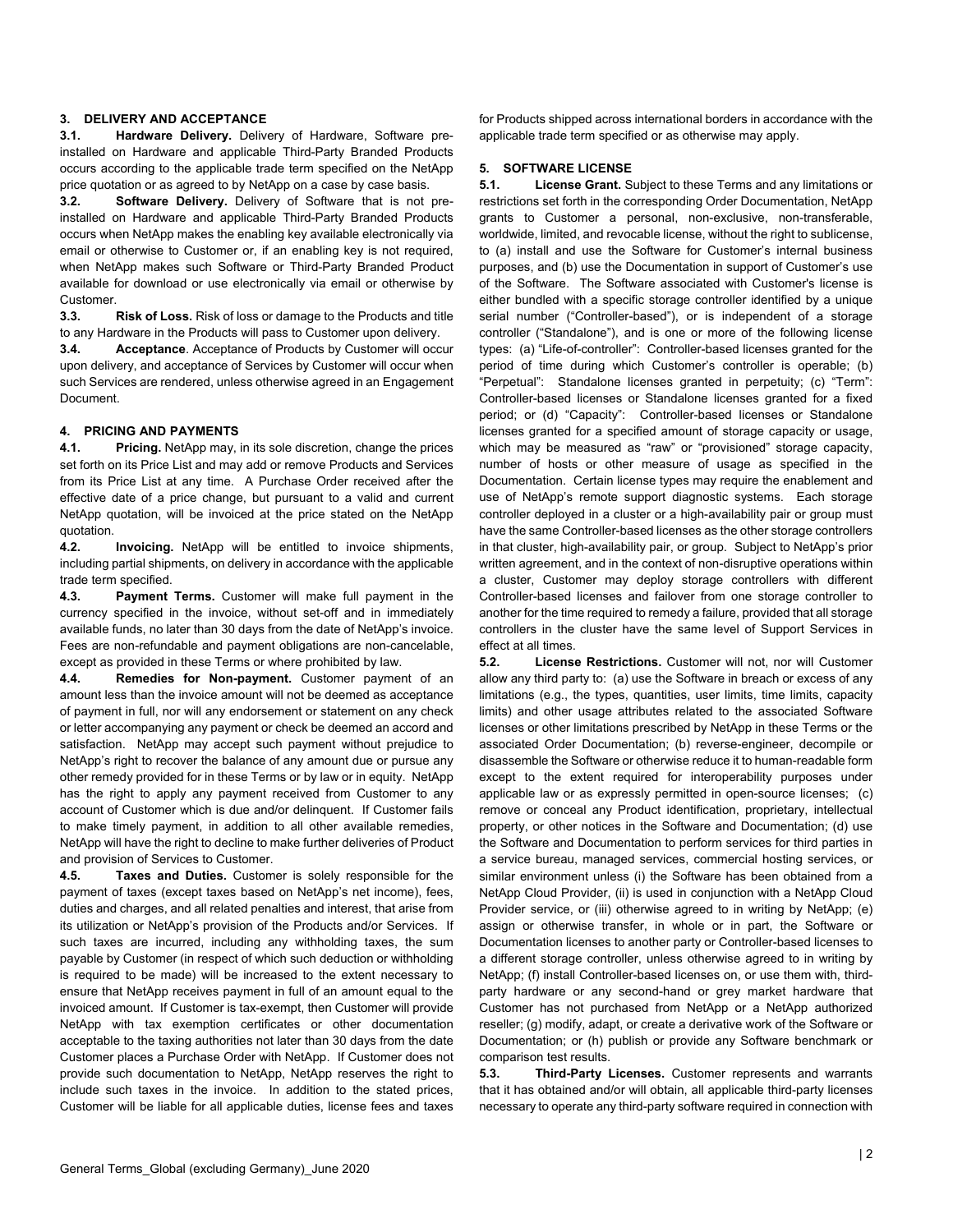the use of the Products and for NetApp to freely and without interruption perform the Services hereunder.

**5.4. Software Notices.** Notwithstanding other statements in this Section 5, third-party software components, including free, copyleft and open source software components, if any, embedded in Software ("Third-Party Embedded Software") are distributed in compliance with the particular licensing terms and conditions attributable to such Third-Party Embedded Software. Copyright notices and licensing terms and conditions applicable to Third-Party Embedded Software are available for review with the Software Documentation at <https://mysupport.netapp.com/> or may be included on the media on which Customer receives the Software, within a "NOTICE" file (e.g., NOTICE.PDF or NOTICE.TXT) or included within the downloaded files, and/or reproduced within the materials or Documentation accompanying the Software.

**5.5. Unauthorized Use.** Use of the Software outside of the scope of the applicable license terms constitutes a material breach, and Customer agrees to promptly pay to NetApp upon notice any additional license fees calculated in accordance with NetApp's Price List.

**6. SERVICES SUPPLEMENTAL TERMS.** Customer may purchase Support Services, Professional Services, and/or Cloud Data Services pursuant to these Terms as well as the Support Services Terms, Professional Services Terms and Cloud Data Service Terms, as applicable, located on the How-To-Buy Site.

# **7. DIRECT WARRANTY**

**7.1. Hardware Warranty.** NetApp warrants that the Hardware will materially conform to the Documentation for a period of 3 years from the date of delivery, unless otherwise specified in the applicable Documentation ("Hardware Warranty Period"). In the event of any material non-conformity in the Hardware during the Hardware Warranty Period that is reproducible and verifiable, NetApp will, in its sole discretion and at its own expense, repair or replace the Hardware, or refund the amounts received by NetApp for the non-conforming Hardware. Replacement parts will be warranted for the remainder of the Hardware Warranty Period in effect for the original Hardware purchased, unless otherwise mandated by applicable law.

**7.2. Software Warranty.** NetApp warrants for a period of 90 days from date of first delivery of the Software or such other minimum period required under applicable law ("Software Warranty Period") that (a) the Software will materially conform to the then-current Documentation; and (b) the Software media will be free from physical defects. NetApp does not warrant that Customer's use of the Software will be error-free or uninterrupted. In the event of any material non-conformity in the Software during the Software Warranty Period that is reproducible and verifiable, NetApp will, in its sole discretion and at its own expense, repair or replace the Software, or refund the amounts received by NetApp for the non-conforming Software. This warranty does not cover software, other items, or any services provided by persons other than NetApp. Notwithstanding the foregoing, Software that is obtained for use solely in conjunction with a NetApp Cloud Provider's services is provided "AS IS" and without warranty of any kind. Customer assumes all risks arising from the use of such Software together with a NetApp Cloud Provider's offering.

**7.3. Support and Professional Services Warranty.** NetApp warrants that while providing Support Services or Professional Services, such Services will be performed in a professional and workmanlike manner consistent with generally accepted industry practices. In the event of a breach of the foregoing warranty, NetApp will re-perform such **Services** 

**7.4. Limitations.** NetApp will not be liable under the foregoing warranties for claims arising from Customer's, Customer's subcontractor's, or any unauthorized third person's misuse, neglect, improper installation or testing, attempts to repair, or any other cause beyond the range of the intended use. The Hardware warranty will become void if a Hardware component is installed as an add-on to, or replacement for, the original Hardware without NetApp's prior written approval. The Software warranty will become void if the Software is modified or otherwise used in violation of the Software license terms set forth in Section 5, except as authorized in writing by NetApp.

**7.5. Exclusive Warranties.** TO THE EXTENT PERMITTED BY APPLICABLE LAWS, THE FOREGOING WARRANTIES ARE CUSTOMER'S SOLE AND EXCLUSIVE WARRANTIES AND REMEDIES. NETAPP SPECIFICALLY DISCLAIMS THE IMPLIED WARRANTIES OF MERCHANTABILITY, TITLE, FITNESS FOR A PARTICULAR PURPOSE AND NON-INFRINGEMENT.

# **8. INTELLECTUAL PROPERTY RIGHTS AND PROTECTION**

**8.1. General.** The Software and related Documentation is licensed, not sold, to Customer. It is protected by intellectual property laws and treaties worldwide, and contains trade secrets, in which NetApp and its licensors reserve and retain all rights not expressly granted to Customer. No right, title or interest to any trademark, service mark, logo, or trade name of NetApp or its licensors is granted to Customer.

**8.2. IP Claims**. Subject to the terms and conditions of this Section, NetApp will defend or settle any claim brought by a third party against Customer that Hardware, Software, and Documentation sold and delivered by or for NetApp to Customer under these Terms (individually or collectively, "Covered Product(s)") infringe any patent, trademark, or copyright ("IP Claim"). NetApp will pay settlement amounts or, if applicable, damages and costs finally awarded by a court of competent jurisdiction (collectively, "Damages") against Customer to the extent such Damages are specifically attributable to the IP Claim, provided that Customer: (a) promptly notifies NetApp in writing of the IP Claim; (b) provides information and assistance to NetApp to defend such IP Claim; and (c) provides NetApp with sole control of the defense or settlement negotiations.

**8.3. Remedies.** NetApp may, at its option, substitute or modify the applicable Covered Product(s), or the relevant portion thereof, so that it becomes non-infringing; procure any necessary license; or replace the applicable Covered Product(s). If NetApp determines that none of these alternatives is reasonably available, then Customer may cease using and, if applicable, return the Covered Product(s) and NetApp will refund Customer's purchase price for such Covered Product(s).

**8.4. Exclusions.** Notwithstanding anything to the contrary in these Terms, NetApp has no obligation or liability for any IP Claim related to the Covered Product(s) that arises from or relates to: (a) NetApp's compliance with, or use of, designs, specifications, inventions, instructions, or technical information furnished by or on behalf of Customer; (b) modifications to the Covered Product(s) made by or on behalf of Customer without NetApp's prior written authorization; (c) Customer's failure to upgrade or use a new version of the Covered Product(s), to make a change or modification requested by NetApp, or to cease using the Covered Product(s) if requested by NetApp; (d) the Covered Product(s), or any portion thereof, in combination with any other product or service (including a NetApp Cloud Provider's services); (e) Third-Party Branded Products; or (f) any content or information stored on or used by Customer or a third party in connection with a Covered Product.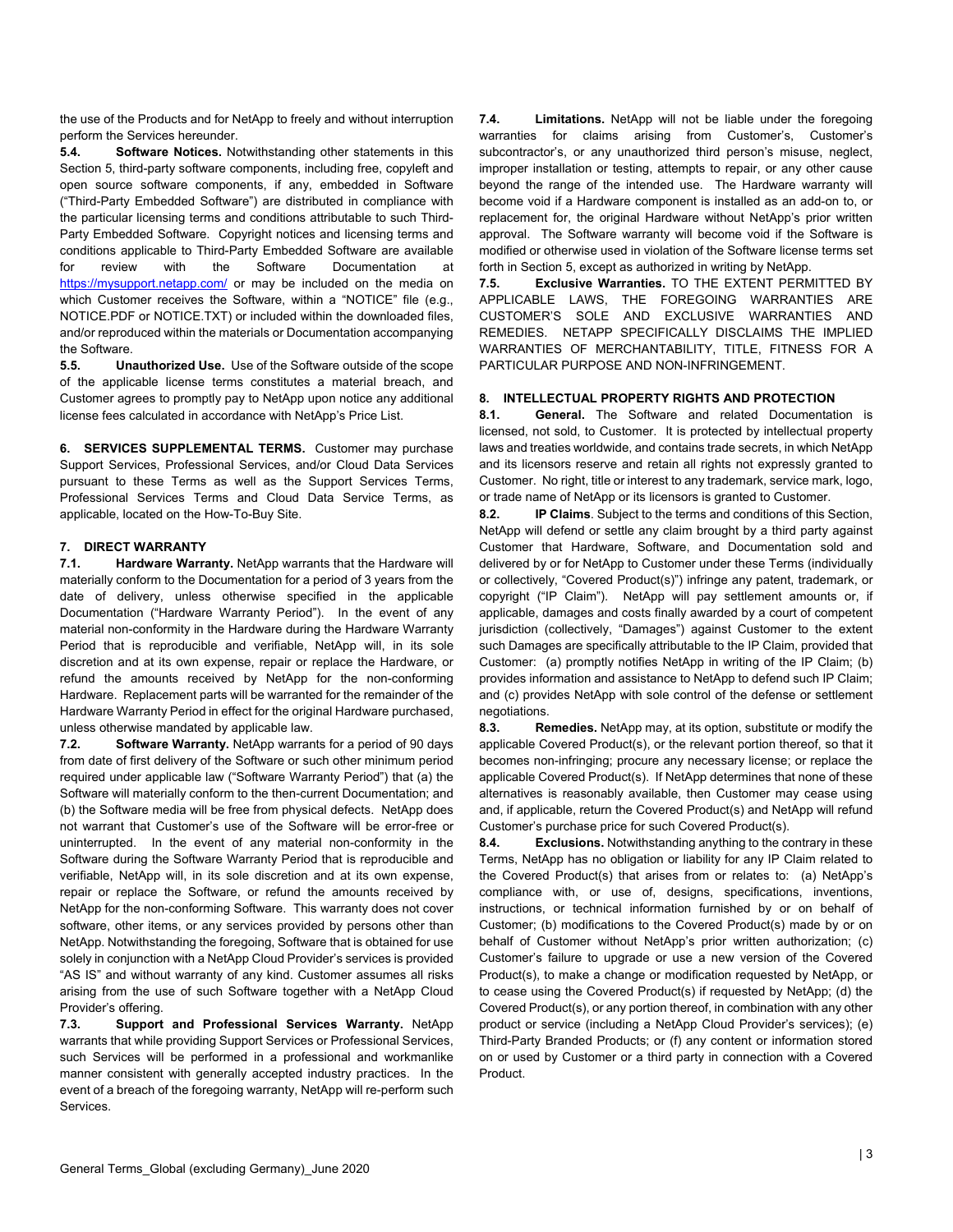**8.5. Entire Liability.** Notwithstanding anything to the contrary in these Terms, this Section 8 states NetApp's entire liability and Customer's sole and exclusive remedies for IP Claims.

# **9. CONFIDENTIALITY**

**9.1. General.** Each Party ("Disclosing Party") may disclose Confidential Information to the other Party ("Receiving Party"). Confidential Information will remain the exclusive property of the Disclosing Party. Each Party will have the right to use the other's Confidential Information solely for the purpose of fulfilling its obligations under these Terms. The Receiving Party agrees to disclose the Disclosing Party's Confidential Information only to those employees or agents who have a need to know in furtherance of these Terms and who are required to protect such Confidential Information against unauthorized disclosure under terms no less restrictive than those set forth herein. The Receiving Party will protect the Confidential Information from unauthorized use, access, or disclosure in the same manner as it protects its own proprietary information of a similar nature, and in any event with at least a reasonable degree of care.

**9.2. Period of Disclosure.** Each Party's obligations regarding the other Party's Confidential Information will expire 3 years from the date of disclosure.

**9.3. Legally Compelled Disclosure.** The Receiving Party may disclose the Disclosing Party's Confidential Information to the extent such disclosure is required pursuant to a judicial or administrative proceeding, provided that, unless prohibited by applicable law, the Receiving Party gives the Disclosing Party prompt written notice thereof and the opportunity to seek a protective order or other legal remedies.

**9.4. Return/Destruction.** Upon the Disclosing Party's written request, all Confidential Information (including all copies thereof) of the Disclosing Party will be returned or destroyed, unless the Receiving Party is required by law to retain such information, and the Receiving Party will provide written certification of compliance with this Section .

# **10. LIMITATION OF LIABILITY**

**Liability Exclusions.** To the extent permitted by applicable law, regardless of the basis of the claims (e.g., whether in contract, tort(including negligence), statute, products or strict liability, or any other form of action), in no event will NetApp or its suppliers or subcontractors be liable to Customer for special, incidental, exemplary, indirect or consequential damages; downtime costs; loss or corruption of data; loss of revenues, profits, goodwill, or anticipated savings; procurement of substitute goods and/or services; interruption of business; Customer's failure to comply with applicable "non-erasable" and "non-rewriteable" U.S. government regulations; or Customer's failure to obtain any applicable third-party licenses necessary to operate any third-party software required in connection with the use of the Products and for NetApp to freely and without interruption perform the Services. This exclusion is independent of any remedy set forth in these Terms.

**10.2. Cumulative Liability.** To the extent permitted by applicable law, NetApp's liability to Customer is limited to direct damages in an amount not to exceed US\$1,000,000. This limitation is cumulative and not per incident.

**10.3. Exceptions.** The limitations set forth in Sections 10.1 and 10.2 will not apply to liability for claims arising from: (a) death or bodily injury caused by a Party's negligence or gross negligence; (b) willful misconduct or fraud; (c) any other liability which cannot be excluded under applicable law; or (d) IP Claims under Section 8.

# **11. COMPLIANCE WITH LAWS**

**11.1. Compliance.** Each Party will comply with all applicable laws and regulations.

**11.2. Export.** Customer acknowledges that Products and Services supplied by NetApp under these Terms are subject to controls under the laws and regulations of the United States, the European Union, and other countries as applicable, and that Products and Services may include export and import of controlled technologies, including, without limitation, encryption technology. Customer agrees to comply with such laws and regulations and represents and warrants that it: (a) will not, unless authorized by U.S. export licenses or other government authorizations, directly or indirectly, import, export, re-export or divert Products and Services to (or use Products and Services in) countries subject to U.S. embargoes or trade sanctions programs; (b) is not a party, nor will it import, export, re-export or divert to a party, identified on any government export exclusion lists, including but not limited to the U.S. Denied Persons, Entity, and Specially Designated Nationals Lists; and (c) will not use Products, Services or technology for any purposes prohibited by United States law, including, without limitation, the development, design, manufacture, or production of nuclear, missile, chemical or biological weaponry or other weapons of mass destruction. Customer agrees to provide NetApp with destination end use and end user (i.e., Customer name or business division using the Products) information upon NetApp's request. Customer will obtain all required authorizations, permits, or licenses to export, re-export or import, as required. Customer agrees to obligate, by contract or other similar assurances, the parties to whom it re-exports or otherwise transfers Products and Services to comply with all obligations set forth herein.

**11.3. Anti-Bribery.** Each Party will comply with all applicable country laws relating to anti-corruption or anti-bribery, including but not limited to the requirements of the U.S. Foreign Corrupt Practices Act, as amended, the U.K. Bribery Act, and legislation implementing the OECD Convention on Combating Bribery of Foreign Public Officials in International Business Transactions.

**11.4. Privacy.** In the event Customer provides NetApp with access to Personal Information in order for NetApp to provide Products or Services hereunder, the Parties will ensure that such Personal Information is disclosed and handled in accordance with all applicable data protection laws and the confidentiality provisions set forth in Section 9 of these Terms. Article 28 (1) of the European Union General Data Protection Regulation ("GDPR") requires an agreement between a controller and processor, and between a processor and sub processor, that processing of Personal Information be conducted in accordance with technical and organizational measures that meet the requirements of the GDPR and ensure the protection of the rights of data subjects. To the extent NetApp acts as a data processor of Personal Information on behalf of Customer: (a) additional terms and conditions applicable to NetApp acting in a role as a data processor are set forth at the How to Buy Site; and (b) NetApp will not retain, use, or disclose such Personal Information for any purpose other than providing or improving Products or Services in accordance with these Terms. NetApp certifies that it understands the foregoing restrictions and will comply with them.

# **12. MISCELLANEOUS**

**Term and Termination.** These Terms are effective until terminated. Customer may terminate these Terms at any time upon written notice to NetApp. NetApp may terminate these Terms immediately upon written notice to Customer if Customer commits a material breach of these Terms, including failure to remit payments when due (whether payable to NetApp or its authorized third party financing partners in connection with an Approved Financing Agreement, described below) and, in the event that the breach is remediable, fails to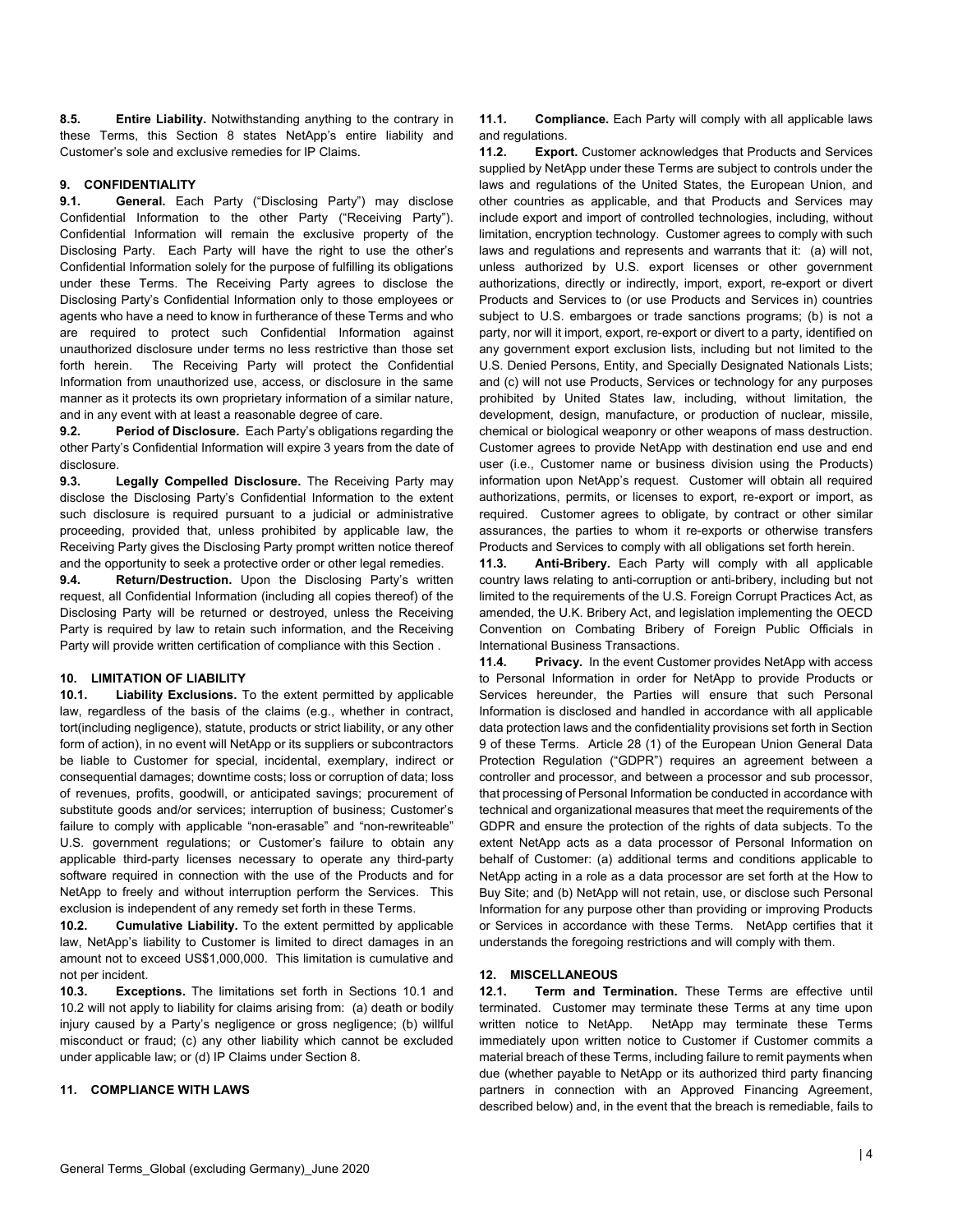remedy it within 30 days of NetApp's written notice requiring Customer to do so. Upon termination of these Terms, all rights to use the Software and Documentation cease and Customer will, at NetApp's request, promptly return or destroy all copies of the Software and Documentation, including any license enablement keys, in Customer's possession or under Customer's control, unless the license granted to Customer under Section 5.1 is a perpetual license and Customer remains in full compliance with these Terms. The following Sections will survive termination or expiration of these Terms in accordance with the terms set forth herein: Software License, Direct Warranty, Intellectual Property Rights and Protection, Confidentiality, Limitation of Liability, Compliance with Laws, and Miscellaneous.

**12.2. U.S. Federal Government Customers.** This Section 12.2 applies only to U.S. Federal Government Customers. The Software and Documentation is "commercial" computer software and documentation and is licensed in accordance with the rights articulated in applicable U.S. government acquisition regulations (e.g. FAR, DFARs) pertaining to commercial computer software and documentation. U.S. Federal Government customers will not be subject to applicable audit costs specified in Section 12.16. Disputes will be subject to resolution pursuant to the Contract Disputes Act of 1978. Nothing contained in these Terms is meant to derogate the rights of the U.S. Department of Justice as identified in 28 U.S.C. §516. All other terms remain in effect as written.

**12.3. Product Evaluation.** Unless there is a separate written agreement between the Parties related to Product evaluations, then, subject to these Terms, NetApp may loan Hardware to Customer or license Software specifically identified by NetApp as evaluation, demonstration or trial ("Trial Equipment"), at no cost for a 90-day period from the initial delivery of the Trial Equipment to Customer, or such other period as agreed by NetApp in writing. Trial Equipment provided to Customer under this Section is for evaluation, demonstration, and internal non-commercial use only and Customer will not use the Trial Equipment for production use or in a production environment. Customer is responsible for the Trial Equipment from the date it is received by Customer until NetApp picks up the Trial Equipment at Customer's location, except for reasonable wear and tear. The Trial Equipment will remain NetApp's personal property, even if the Trial Equipment becomes attached or affixed to real property, and NetApp will exclusively maintain title and ownership to all Trial Equipment. In no event will title to the Trial Equipment transfer to Customer unless purchased by Customer. Trial Equipment may only be used up to the maximum amounts of raw storage capacity, number of hosts or other measure of usage as specified in the Documentation, and to evaluate and assess the suitability of the Trial Equipment for Customer's needs. Notwithstanding anything in these Terms to the contrary, Trial Equipment is provided and licensed to Customer on an "AS IS" basis and all warranties, whether express, implied, statutory or otherwise are excluded to the maximum extent permitted by applicable laws, including the implied warranty of merchantability, satisfactory quality, fitness for a particular purpose, or non-infringement. Customer agrees to delete or deinstall the Trial Equipment at the expiration of the evaluation period and make available for pickup by NetApp. Customer is solely responsible for erasing all Customer data from the Trial Equipment before being picked up by NetApp. Customer acknowledges that any data remaining on any Trial Equipment that is returned to NetApp may be disposed of or destroyed by NetApp without any liability to NetApp.

**12.4. Force Majeure.** Neither Party will be liable to the other for any alleged loss or damages resulting from acts of God, acts of civil or military authority, governmental priorities, fire, floods, earthquakes, epidemics, quarantine, energy crises, strikes, labor trouble, terrorism,

war, riots, accidents, shortages, delays in transportation, or any other causes beyond the reasonable control of a Party (collectively, "Force Majeure"). Force Majeure will not relieve the obligation of any payments due hereunder for delivered Products or Services actually performed. If the Force Majeure event continues for more than 30 days, the Parties will negotiate in good faith the termination of the affected Order Documentation.

**12.5. Data Security and Recovery.** Customer is solely responsible for its use of the Products, including Personal Information managed or stored using Products. Customer is solely responsible for (a) management of its data back-up, data recovery, and disaster recovery measures; and (b) undertaking the supervision, control and management of Hardware and Software including following industrystandard processes, procedures and requirements for (i) the security of data, accuracy of input and output, and back-up plans, including restart and recovery in the event of a Force Majeure event or a Hardware or Software error or malfunction; and (ii) reconstruction of lost or altered files, data, and programs. NetApp will have no responsibility or liability with respect to Customer's internal processes and procedures related to the protection, loss, confidentiality, or security of Customer's data or information in connection with Customer's use of the Products.

**12.6. Functional Data**. NetApp retains all right, title and interest in Functional Data. Without limiting the foregoing, NetApp may collect and use Functional Data to provide and improve the Software, the Cloud Data Services and NetApp's other products and services.

**12.7. Hazardous Environments.** Products are not designed or intended for use in or in the design, construction, operation, or maintenance of a nuclear facility or similar hazardous environment. NetApp will not be liable for any damages resulting from such use.

**12.8. NetApp Approved Financing.** These Terms also apply to "Financed Software," which means Software and Documentation licensed to Customer for a limited period of use pursuant to the terms of a financing agreement between Customer and NetApp or its authorized third-party financing partner (an "Approved Financing Agreement" or "AFA"), subject to the following: (a) the particular Financed Software, period of use, installation site, and other transaction-specific conditions will be as agreed in the applicable AFA; and (b) notwithstanding anything to the contrary in these Terms, all licenses for Financed Software terminate at the expiration of the term of the AFA unless otherwise expressly agreed in the AFA, or when sooner terminated by NetApp (whether in accordance with these Terms or the AFA). Customer agrees that the license granted, and NetApp's termination rights set forth in these Terms, may be affected by an authorized third-party financing partner's rights under the applicable AFA, even if such partner has paid to NetApp all or any portion of the license fees for the Financed Software. Title and risk of loss will pass as specifically provided in the AFA, and Customer agrees that such provisions take precedence to the extent of any conflict or inconsistency with Sections 3.3 and 3.4 of these Terms.

**12.9. Modification, Substitution, Discontinued Product.** NetApp will have sole discretion, at any time, to change, substitute, or discontinue Products. NetApp will use commercially reasonable efforts to provide 60 calendar days' prior notice if a Product will be discontinued. **12.10. Waiver.** Any waiver or failure to enforce any provision of these Terms on any occasion will not be deemed a waiver of any other provision or of such provision on any other occasion. Either Party's exercise of any right or remedy provided in these Terms will be without prejudice to its right to exercise any other right or remedy.

**12.11. Severability.** In the event any provision of these Terms is held by a court of competent jurisdiction to be unenforceable for any reason, such provision will be changed and interpreted to accomplish the objectives of such provision to the greatest extent possible under